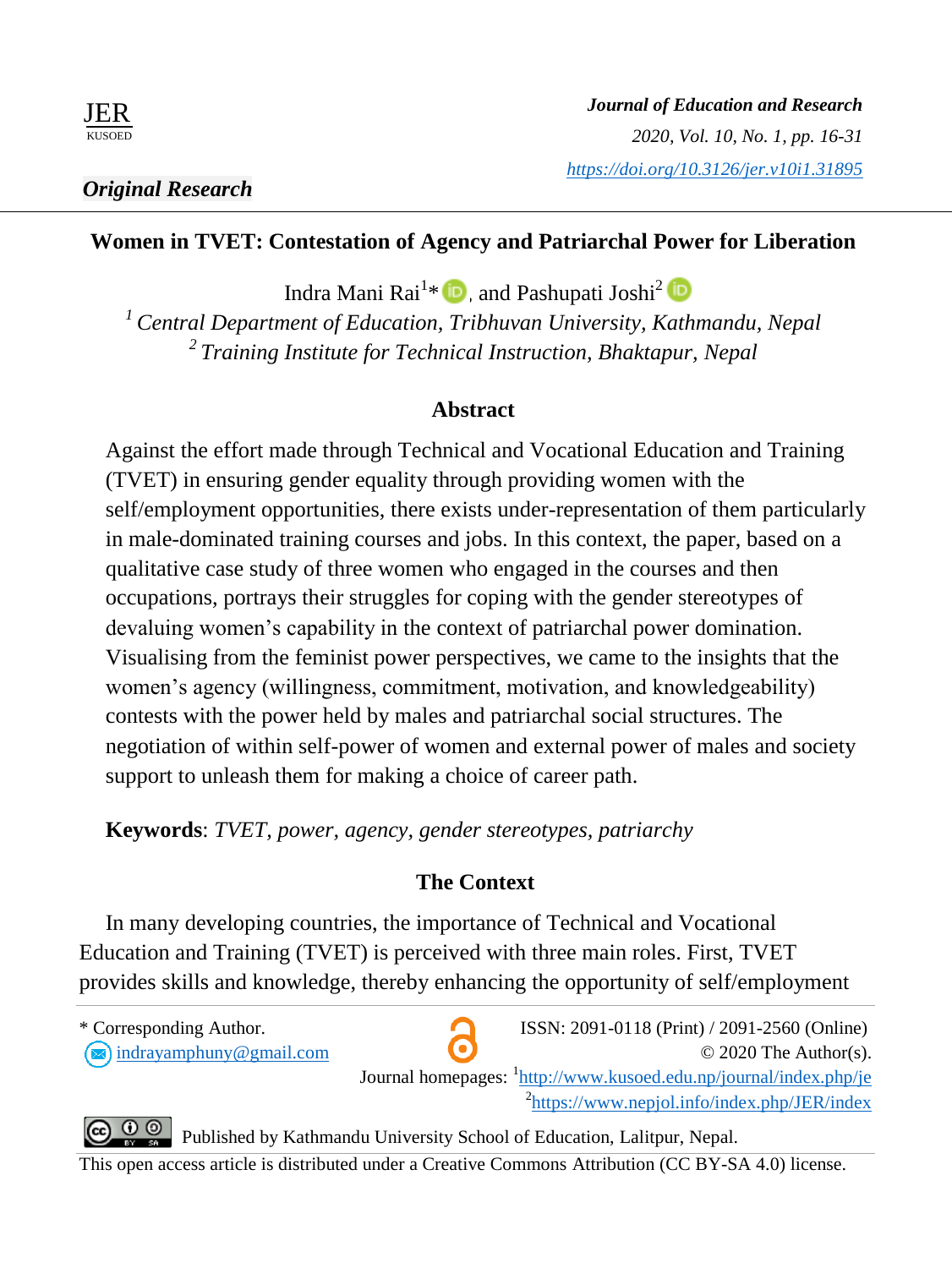for individuals. Second, it improves economic development by skill-based enterprise through the skilled human resource. Third, it is viewed as an instrument to overcome gender inequality. Further, it is believed that TVET contributes to reducing poverty, promoting equity and fairness (Demissie, 2017). With its strong emphasis on reducing gender inequality, women participation has become a key feature of discussion in education policy and practice. However, the women participation in TVET programmes is less in comparison to men which has made it difficult to maintain fundamental social values such as equity, justice, and gender equality (Duflo, 2012). A gender stereotype is one such key force that has been hindering to promote these values, thereby providing access to the skill development of women, particularly in the TVET sector.

In the Nepali context, women, in general, are considered physically weaker and less capable than men (Pandey, 2014). They often face multiple forms of gender-based violence such as physical, sexual, mental and emotional abuses. Many parents and community members also have the attitude that educating girls is a waste of time and money because they will eventfully be married off and their education only benefit their husbands and the families they marry into (Hart, 2008). There is still a division of labour within the household that women are assigned the household chores by which they face difficulties in accessing education and economic opportunities. There are social stereotypes that Nepali women, in many cases, engage in specific traditional occupations such as tailoring, beautician, handicraft, pashmina knitting, hand embroidery, garment fabricator, Dhaka (local clothes) weaving, housekeeping and so on. However, males engage stereotypically non-women occupations such as plumbing, electrical, welding, aluminium fabricator, motorcycle mechanic, bar bending, furniture making, masonry, bricklaying, mobile repairing and maintenance, light driving, mechanical lathe operator, automobile, and so on (Helvetas Swiss Inter-cooperation Nepal, 2013). Women are supposed to be unable to engage in these male-dominated occupations. This is a structural division of labour in Nepali society. This has provided very limited opportunities for Nepali women to work outside the household (Choe, 2005).

The prevailing socio-cultural norms and values created by patriarchal authoritarian family structure have made males superior to females dominating their personal, social and domestic life (Gyawali, 2011). That is why the Nepalese women are socially and economically dependent on the authority of men. They have less freedom to choose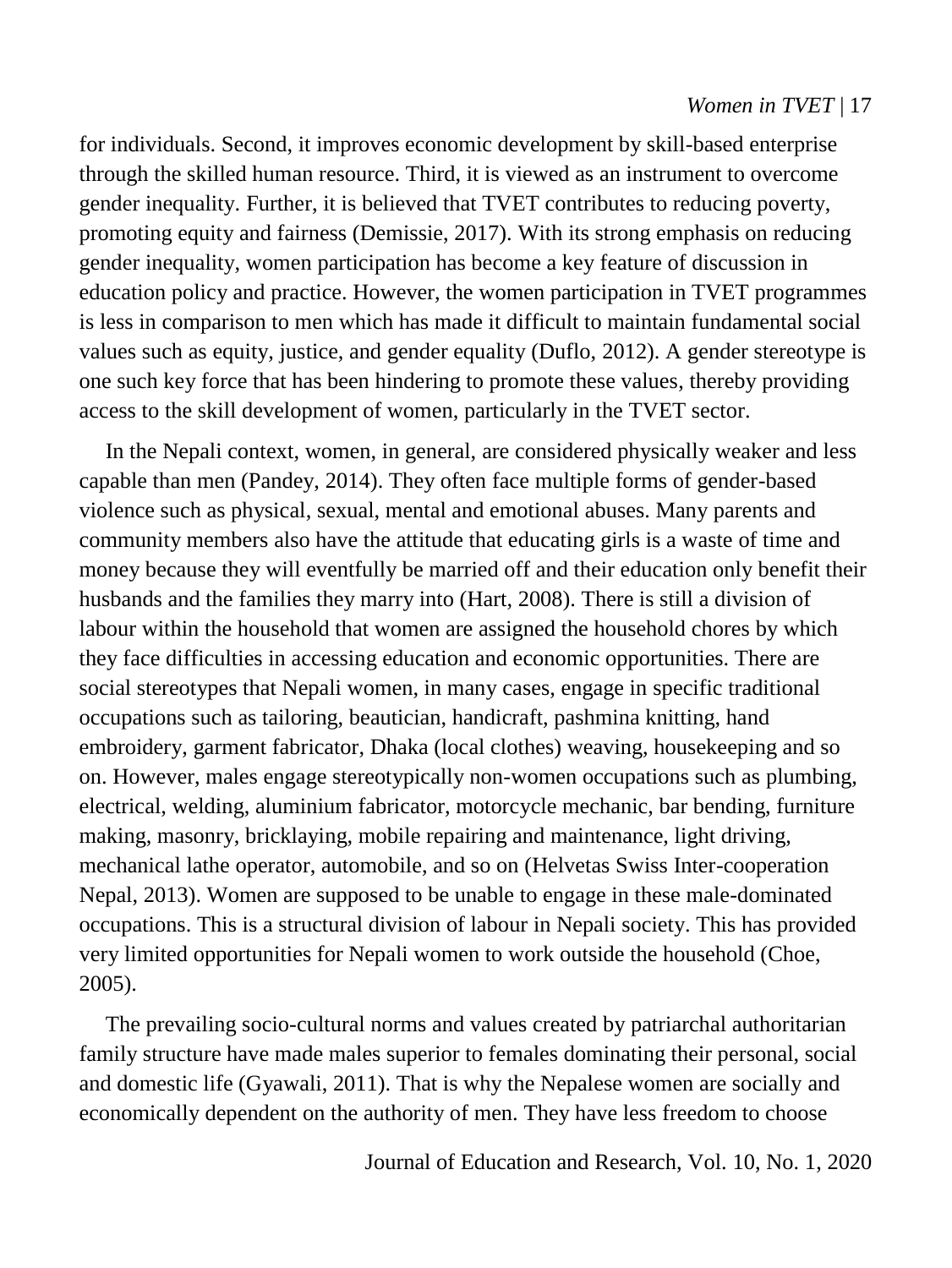their valued professions, particularly in rural contexts (Budhathoki et al., 2012). Thus, women are in disadvantaged positions in education and economic status. Realising the facts, the Council for Technical and Vocational Education and Training (CTEVT, 2005) under the Ministry of Education, Science and Technology, Nepal, has put efforts on to develop the TVET services (short term and long term training courses) for preparing women for employment and uplifting their economic status. However, the reality appears very less as desired in terms of promoting equity and inclusion of women in male-dominated TVET programmes such as in the courses of plumbing, metalwork, and carpentry and so on (Bhattarai, 2017).

In this context, this paper explores the experiences of women who were engaging in male-dominated (so-called males' works) TVET related training and occupations, particularly on in non-traditional trade areas. The paper highlights the structural domination, lack of freedom and choices, and stereotypes the women are facing in regards to choosing male-dominated training and jobs. The paper argues that the women who hold agency (motivation, commitment, knowledgeability, the capacity of selecting valued work) as inherent power are resisting to the power held by men in patriarchal social contexts to liberate themselves from structural domination of men's power. This is the within self-power generated by the needs of living. Within selfpower of women facilitates them to cross the border of the boundary of women to be caged at homes created by gender stereotypes in patriarchal contexts. The power within self helps them to resist the male domination and familial restriction or control and hence to foster the freedom and self-determination of women for choosing careerbuilding.

# **Feminist Power Perspective: Gender Oppression and Resistance**

In particular, in this paper, we have used feminists' ideas of power as gender oppression and resistance to analyse the phenomena of patriarchy faced by three women involved in male-dominated training courses and jobs. The ideas of gender oppression enabled us to look at structural domination of power held by men, thereby creating sexual division of labour. The structural division of labour has an attempt of placing women at the margin of social and economic roles. The feminist power perspective helped us to explain the gender roles defined structurally for not making access to women in TVET activities. In so doing, we have described "the women's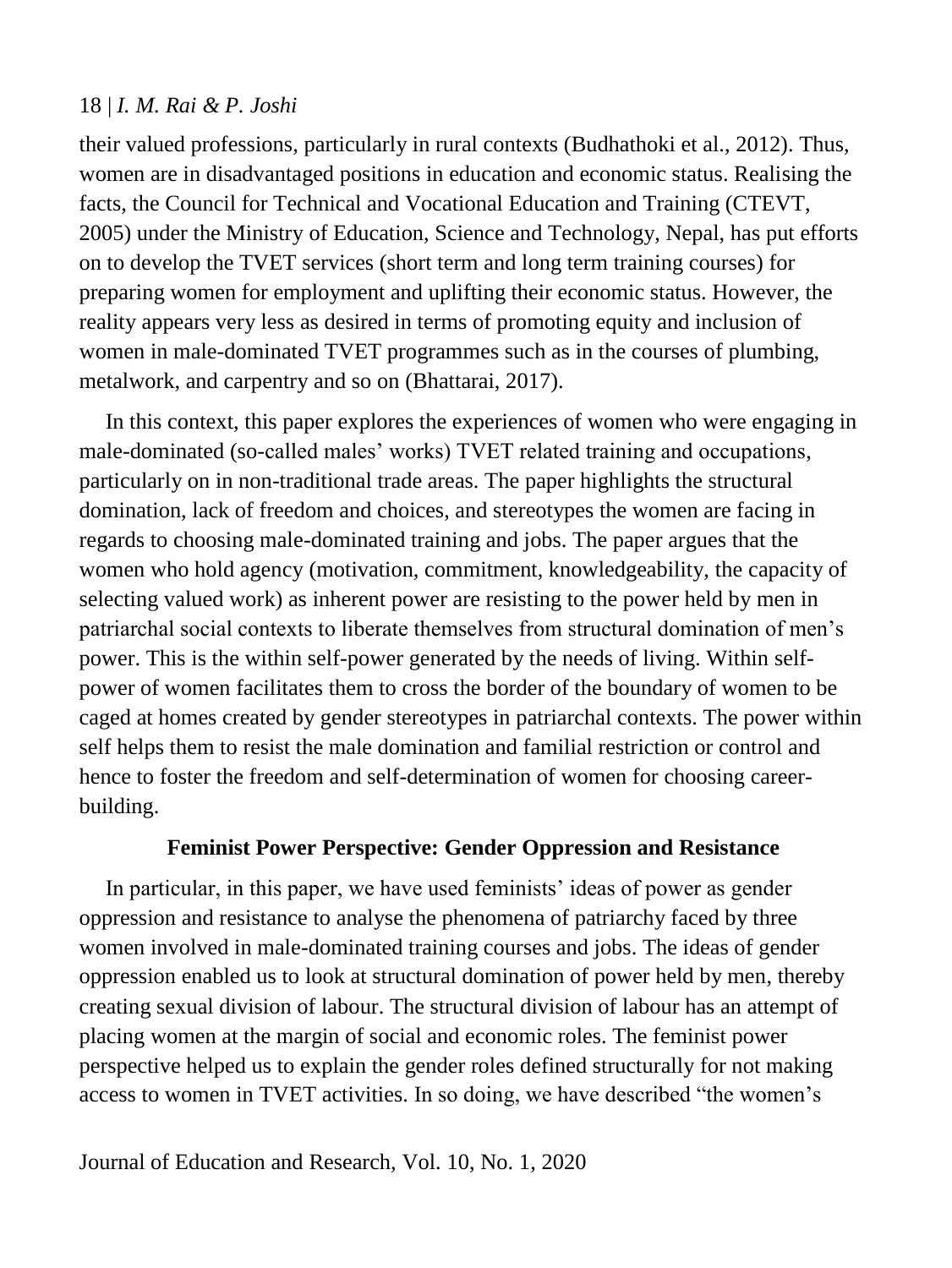### *Women in TVET* | 19

situation as the consequence of a direct power relationship between men and women in which men had fundamental and concrete interests in controlling, using, and oppressing women" (Lengermann & Niebrugge, 2011, p. 470). We looked at how and why the women were in subordinated positions and how they were resisting the subjugation of their interest in being professionals in the TVET sector. In so doing, mainly, we have used the perspectives of radical feminism as the ideas of gender oppression and women's resistance for unleashing themselves with their own inherent power of agency and empowerment.

We were in the line of how women were structurally denied equal opportunities in their own social contexts, particularly in participating in TVET programmes. In addition, we looked at how they were violently oppressed by the systems of patriarchy (Monrow, 2007). We intended to visualise the gender stratification created by patriarchy has put them under domination and subordination. Moreover, this was a fundamental structure of society which coerced them to be unequal being. Historically rooted notion and accordingly endured social structure, men as superior and women as inferior, compelled them to be in the lowered social and economic status (Rege, 2003). Thus, the perspective has facilitated us to see the unequal distribution of power between men and women creating hierarchies, thereby requiring women to struggle or resist for accessing education, particularly the TVET programmes. Further, the ideas helped us to analyse the gender-based violence such as sexual abuses (Wallace, 2006) faced by the research participants.

On the other hand, with the support of the perspectives on gender oppression, we analysed the resistance power of women on patriarchal domination. The women resist the power in patriarchy through their consciousness so that they can recognise their own values and strengths (Whitehead, 2007). The empowerment of women that support them to reject the patriarchal pressures to see themselves as weaker, dependent, and second class. With this inherent power of women, there exists "a critical confrontation with any facet of patriarchal domination whenever it is encountered" (Lengermann  $\&$ Niebrugge, 2011, p. 474). Moreover, we discussed how the willingness and knowledgeability of women as agency served as forces of resisting socially and culturally constructed and rooted gender stereotypes that placed them in the suppressed position.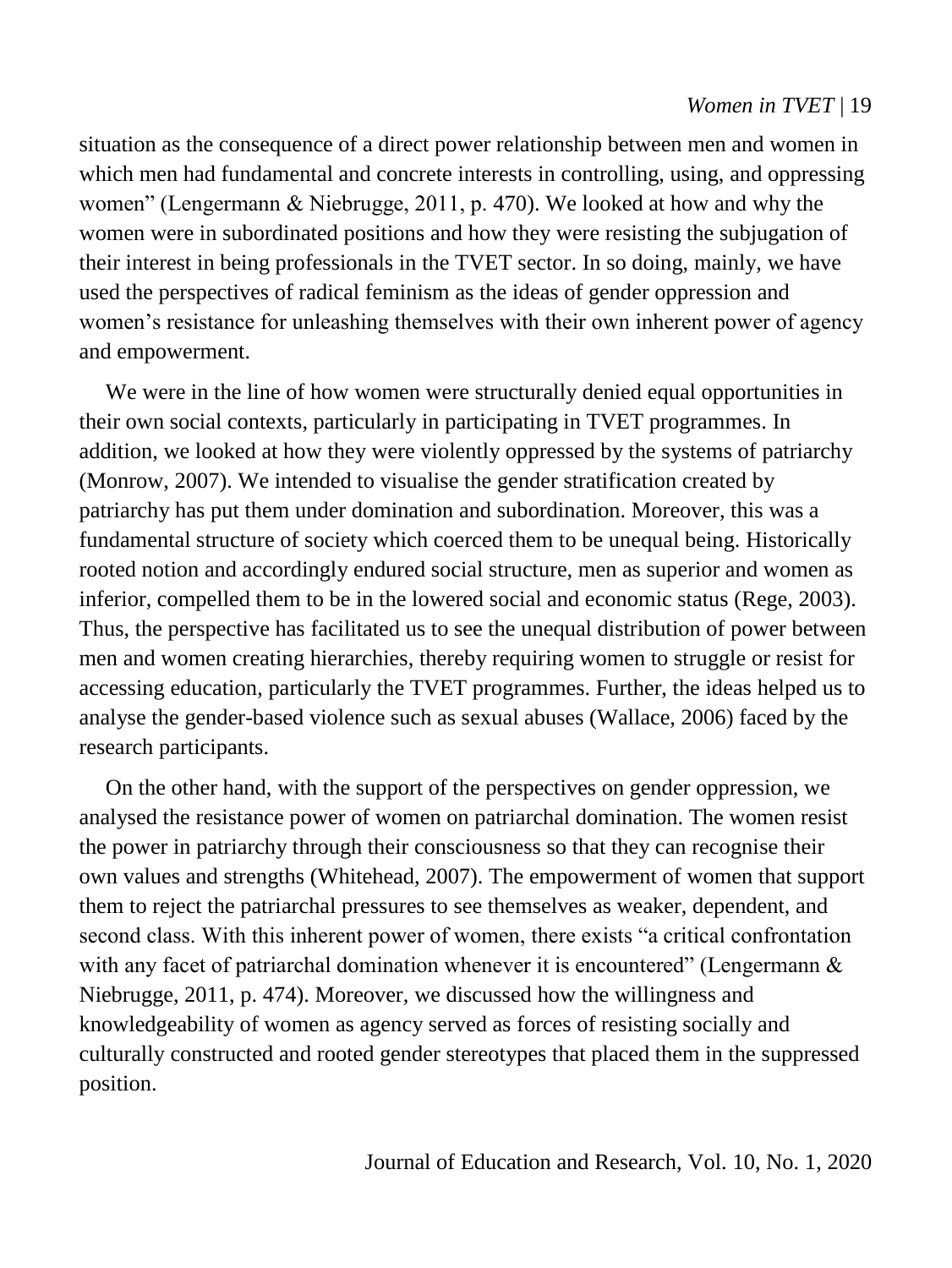#### **Methodology: Case Study**

We used a qualitative case study to understand the phenomena of gender stereotypes in TVET through the use of multiple sources of information (Yin, 2003). This method enabled us to examine the data within a specific context closely. We selected three women as individual cases who had experiences of engaging in training courses of male-dominated occupations. The case study facilitated us to investigate contemporary real-life phenomenon through detailed contextual analysis of participants (Zainal, 2007). It was appropriate to see the issues through a variety of lenses that allowed for exploring multiple facets of the phenomena to be revealed and understood. This was because we intended to understand the perspective of women who were graduated in male-dominated vocational training and engaged in their works. We selected the participants purposively from three different vocational occupations such as mechanical trade, masonry, and Information Technology.

In line with Yin (2003), we used multiple sources of information (evidence) and multiple data collection methods intending to get rich data. We acquired knowledge in a variety of ways, through in-depth interviews and observations. We interviewed the participants with sufficient probing, which allowed us to understand their experiences of vocational training and jobs in which they engaged. In-depth interviews were more flexible, which allowed the participants to change the course of the conversation and bring up new issues that we had no preconceived (Axinn & Pearce, 2006). We believed that the knowledge was there in what they expressed. But, again, we thought that a lot of knowledge existed in other forms that are non-discursive and hence we used informal observation for collecting information. We maintained notes and journals in the field (Brown, 2011).

The data analysis and interpretation began from the development of transcription of interview data. We read and re-read the transcribed data as a preliminary analysis to identify major ideas or themes. We then used data analysis as a process of bringing order and interpretation textual information (Marshall & Rossman, 2014). In other words, data analysis involved the process of organising what had been seen, heard and read so that we could make sense of what had been learned. On the ground of data, we attached meaning and visualised from theoretical perspectives.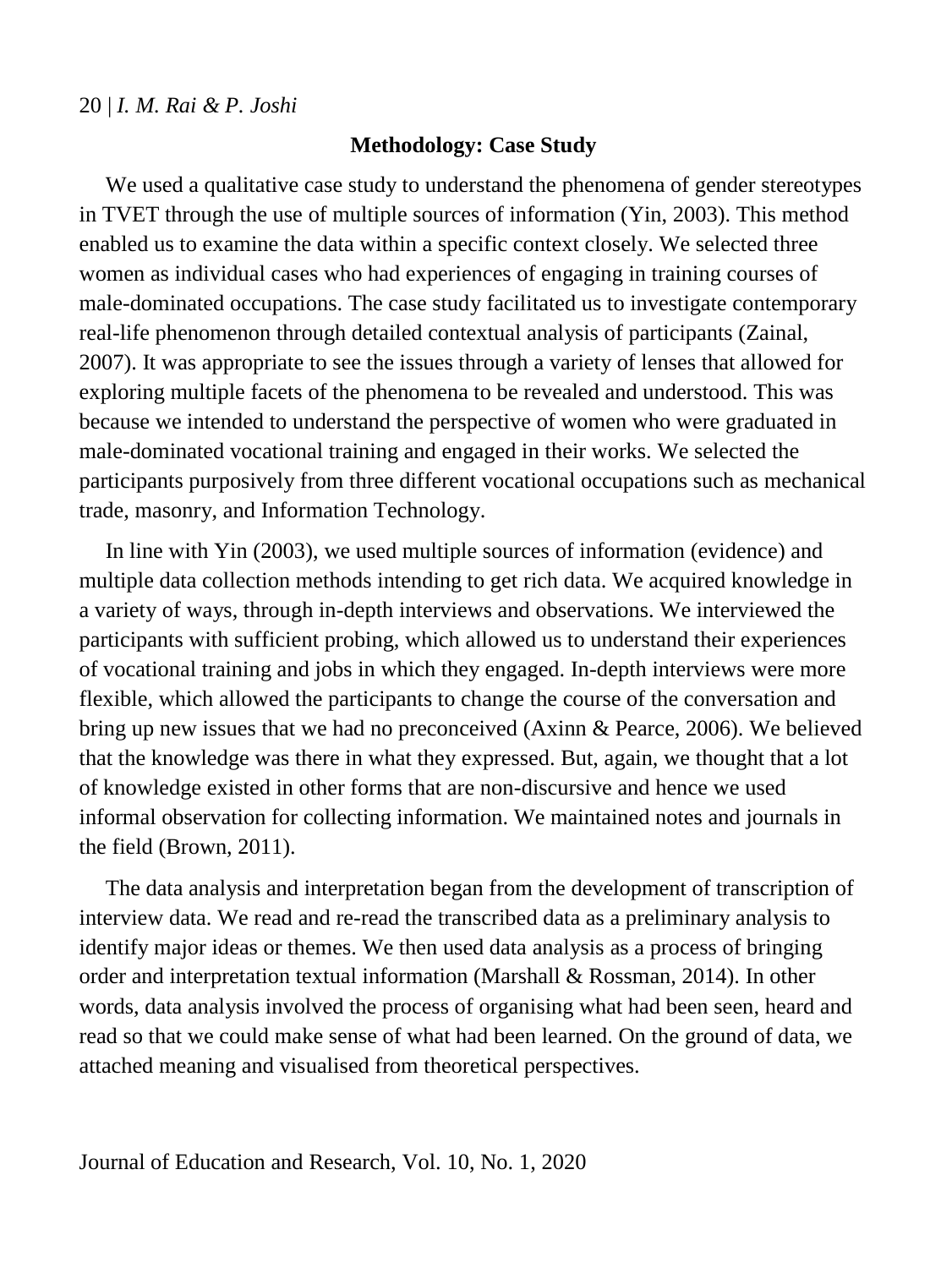# **Struggle Against Gender Stereotypes**

Surakshya, from Baglung district, West of Nepal, was the third child of a middlelow class family. She was active and good in study. She wanted to join vocational education after completion of her School Leaving Certificate (SLC) from a public school of Baglung. She requested to her parents about admission, but they did not agree upon her request. She said, *"I wanted to join intermediate in Science and Agriculture after SLC, but my parents did not agree to join me as it was not affordable for them.*" She added, "*All the boys in my family are continuing their education after SLC, and two sisters dropped out after SLC as they got married early*." She had no interest in general education (formal school education that has been designed to develop students' general knowledge, skills, and competencies and to prepare them for more advances in educational programmes). She time and again appealed to her parents to admit her in the mechanical trade. She found that the course she wanted to join was cheaper in Himalaya School of Engineering and Technology (HSET).

Surakshya was encouraged by her brother to join this course as he had graduated in a mechanical diploma from HSET. Her brother tried to convince the parents by saying that this course would open the door to many opportunities in employment. Her mother rejected to send her away from home to further study, saying that girls were not supposed to go out from their home. It was difficult for her to convince her father as the father thought that the course was not for girls, but was only for boys. Her mother believed that it was difficult for girls to use mechanical tools and equipment. Her parents were socially trained to accept these social values, which created virtues of passivity (Friedan, 2011) for allowing her to go away from home and take part in the assumed works of males. The parents had a belief that women should be under the care of others. The social value was against making her independent professional being. The socially constructed beliefs of her parents were the virtues that were intending to limit the opportunities of education and employment.

Finally, a teacher of Surakshya convinced the parents when he requested to them to send her to study further away from home as he knew Surakshya could do something like an intelligent and strong girl. Her parents agreed to send her to join mechanical trade in Kathmandu, whereas the duration of this course was for 29 months. She was very excited to join the course she wished and was admitted in 2016 in HSET.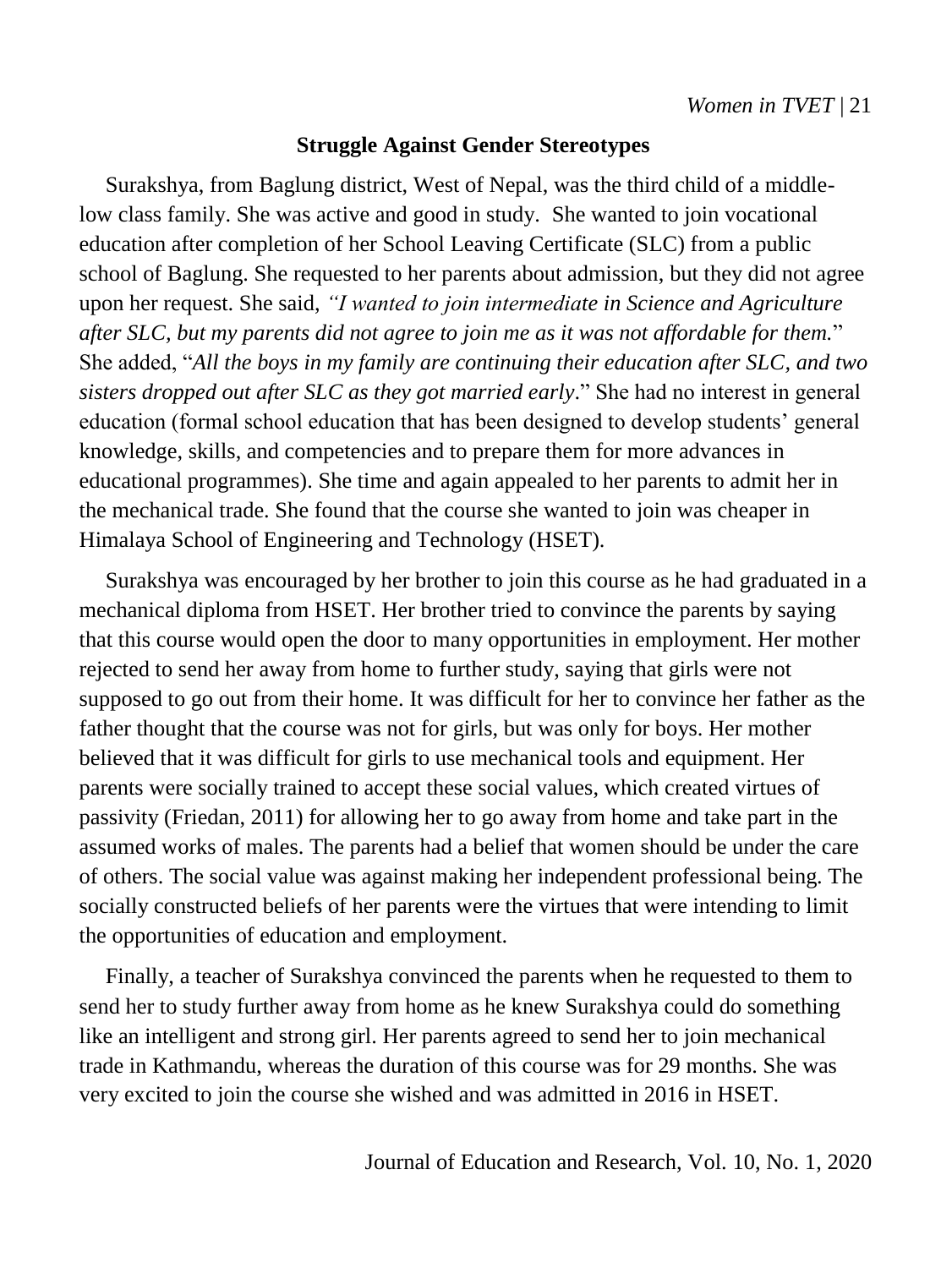Regarding this, she shared, "*Conservative thoughts and lack of education are the main reasons for not sending girls for vocational education."* She further added:

*Poor parental awareness about the importance of TVET also plays a vital role for less participation of girls in such a vocational course. Parents also think that it is the matter of prestige having their son educated in society. They seem to be more serious about the son's education than daughters.*

We understood that the gender stereotypes of not to educate girls and send away from home compelled to happen discrimination in case of Surakshya. Because of the social norms and values, her parents discriminated between son and daughter. There was established social values of confining her to the narrow walls of home neglecting education and career aspiration (Friedan, 2011). However, Surakshya was quite happy, as she had completed her mechanical trade course. She joined this course, thinking that she would get better opportunities and helped her family to run easily with a better income. In so doing, she tried to get a job. She found it somehow difficult to get it because the employers did not believe her that she could efficiently and effectively perform the assigned tasks. According to her, the employers thought that the job was designed for male-only.

Surakshya felt that the people assumed that the women could not participate actively and perform competently in mechanical trades. She experienced that the people were less interested in recruiting women in the mechanical trade. She shared, "*People think that women are not capable of doing all the things that men can do."* The employers thought that men could perform better than women from all perspectives as the men were considered physically and mentally stronger than women. We understood that it was due to patriarchy Surakshya was thought to be inferior. She was under suppressed position due to the social construction of gender, which limited her to access in maledominated jobs in the society. There was no equal opportunity in education as per the individual capacity; rather, it has been derived by gender (Ritzer, 2000). Patriarchy as an ideology and social system propagated male supremacy or male power and superiority over women as natural and God-given. A patriarchal ideology was the key factor in gender inequality in the context of Surakshya. However, she had confidence in engaging in mechanical works like that of male.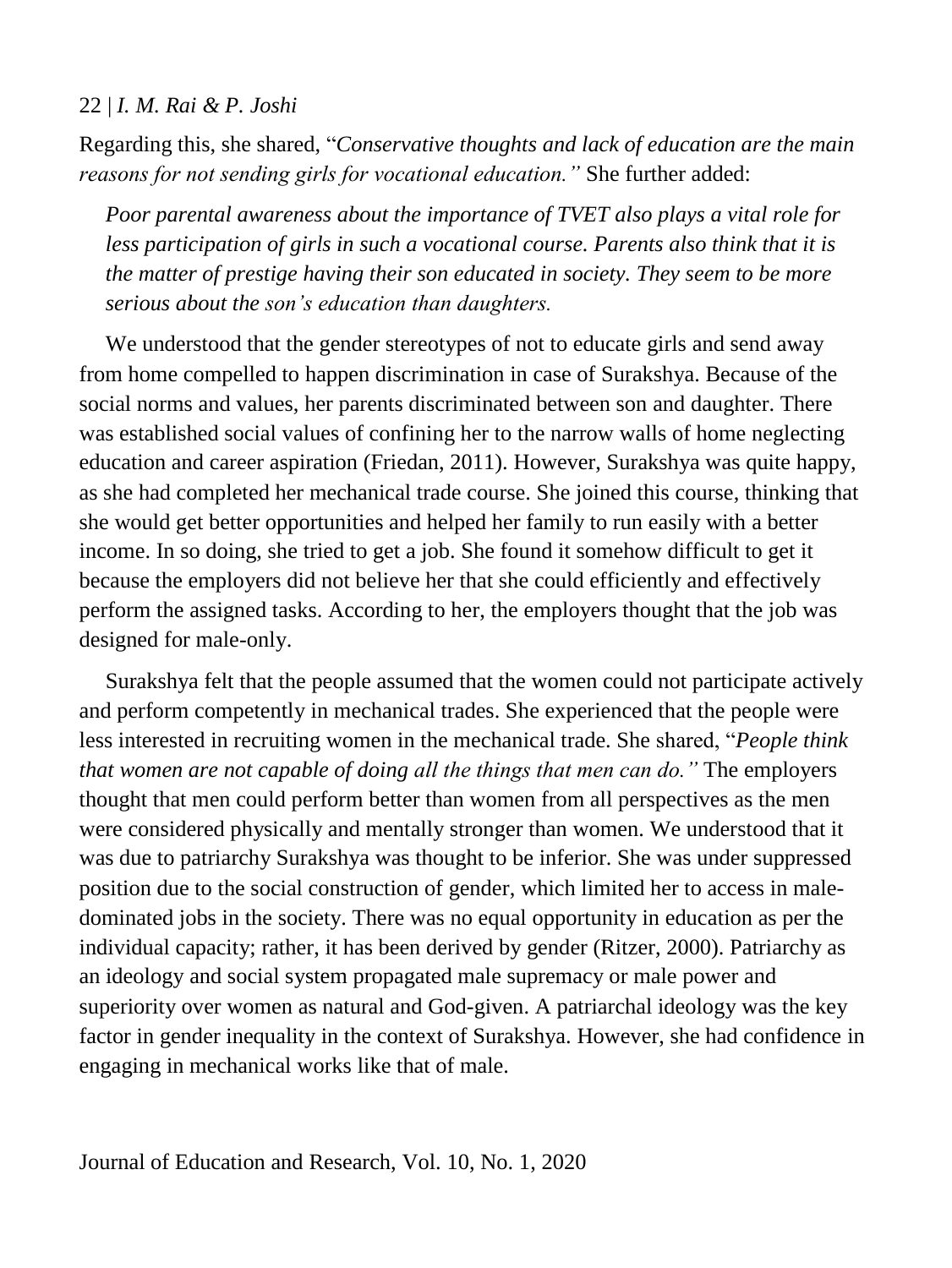### **Response to Lack of Freedom for Career Choice**

Urina, aged 26, grew in a family of rural area of Kavre. She joined her school when she was five years old. She felt that she was loved by her parents much. She found that it was difficult for her to go to private school as it was very far from her house. Her parents did not allow her to go away from home and compelled to study in a community school as it was nearby her house. Her parents worked on the farm. She was supposed to take care of her three years old younger brother. Because of this daily schedule, she had to leave school and could not continue her study. But, when her brother was admitted to a private school, she also went back to her school after the gap of three years. She noted, "*I felt very happy because I got a chance to go to school again.*" She was fully responsible for taking her brother to school and bring him back home every day. So, she did not get enough time to study even though she appeared her School Leaving Certificate (SLC). She passed her SLC in the second division from the community school.

After SLC, she wanted to join Information Technology (IT) course in a Polytechnic Institute (PI), but her parents suggested to study nursing course which they said acceptable and prestigious in the community. But, she joined an IT course when her parents agreed with the condition of going to college from home instead of staying at the hostel. She said, "*My parents were worried about the badmouthing of community people, and they were the victim of conservative thoughts. They think that it is very difficult for girls to stay away from home to study*." When she was sharing her experiences, we found that she was very committed to fulfilling her goal of studying IT course. She shared,

*Individual interest and commitment are very important in one's success in life. Women also can be successful as men if they have the decision to choose their career path after school education. People think that such a technical course cannot be handled and accomplished well by the girls. Most of the girls are compelled to join the course as their parents want.*

Urina said that she was very happy with what she achieved in the IT course. She joined and completed IT diploma with high expectation within three years, but she did not find any relevant job in her local community. She had a job chance in an organization out of her community, but her parents did not want to send her out of the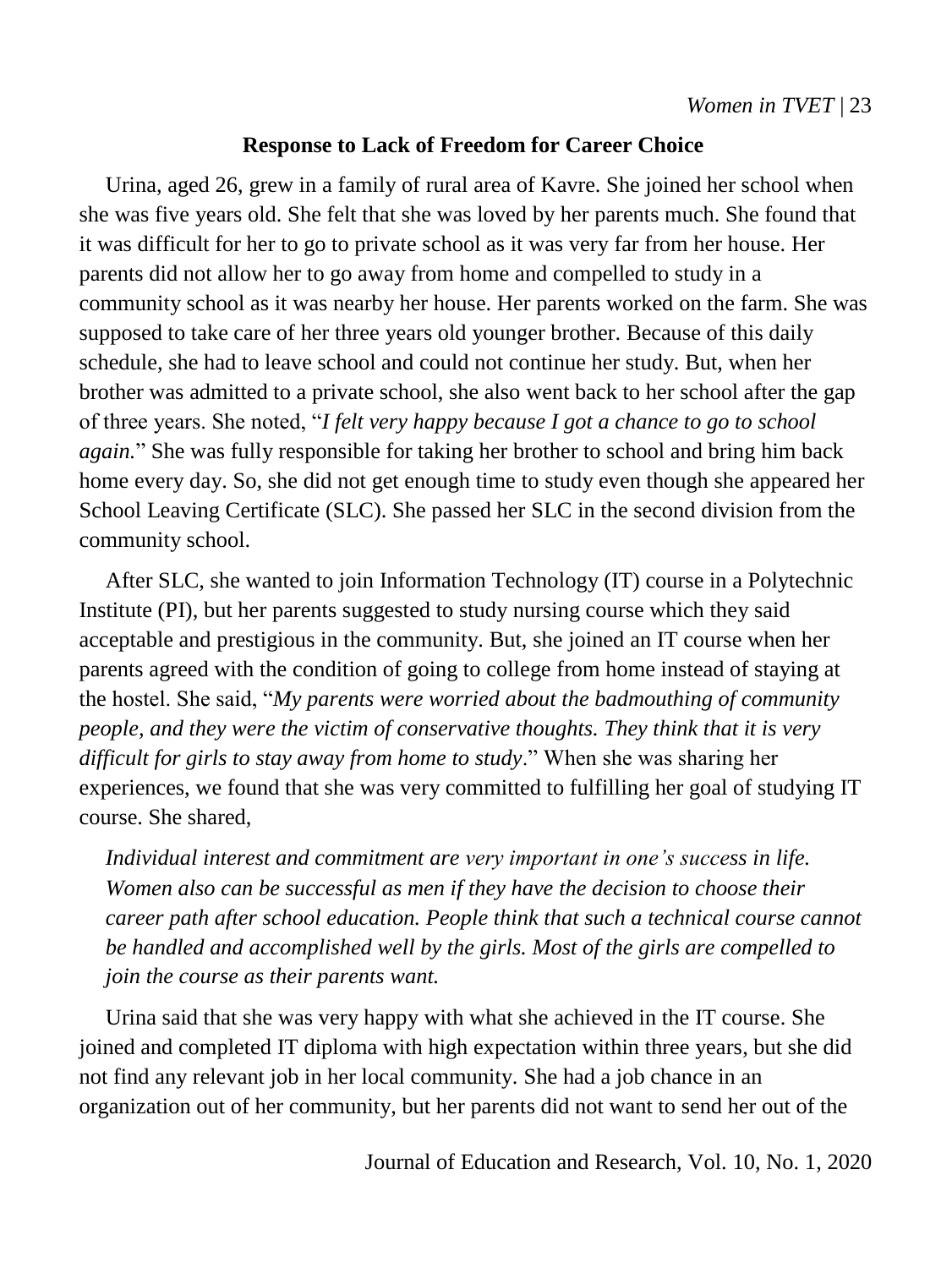village. It was not possible for her to find a job in the village or near the village as IT was a city-based programme. Her male counterparts who completed the course were all involved in jobs out of the village or in any place of the district where they found. She added, "*I think our society does not believe in women's work and involvement of women in such professions*." However, she has developed self-confidence as a female professional, demonstrating that a woman has the ability to carry out so-called maledominated jobs. She has not got any official job, but she engaged in private works of people. She was called by the local people who faced difficulties in their communication technologies. She added:

*I feel sad when someone harasses me by saying something that is not my profession. Many people do not believe that I can do this work. They think that it is the men's profession. However, there are some positive thinkers in our society. They encourage women to choose such a profession. So, I think society has taken me as a courageous woman. I know our society is male-dominated. I think society does not think positively for women until and unless they succeed in their work. The same case applies to me. In my profession, women's participation is very low, and most of the time, I have to engage with men everywhere. I have to work, walk, and eat with them in public. At times, my colleagues blamed me that Urina always stays with boys*.

In the case of Urina, it comes to know that she was restricted to grab the job opportunity outside the village due to the stereotype of imaging woman as a housekeeper. She was confined to work in the village as a freelance consultant to serve the needs of the local people. The parents of Urina who held a belief of sending daughters out of home alone for jobs or any other purposes is harmful. In addition, she experienced the suspect and blaming of colleagues that she engaged in negative relationships with the boys while she worked together with the boys. On the other hand, she experienced that the employers did not believe in women's work. They still think that women do not work full time. Most of the women come late and go home soon for their household work. Patriarchy within the household or in the society did less encouraged her to engage in male-dominated profession meaningfully (Ogunleye, 2009). However, Urina was all the time struggling for structural domination, demonstrating her commitment and confidence. This was her agency against the gender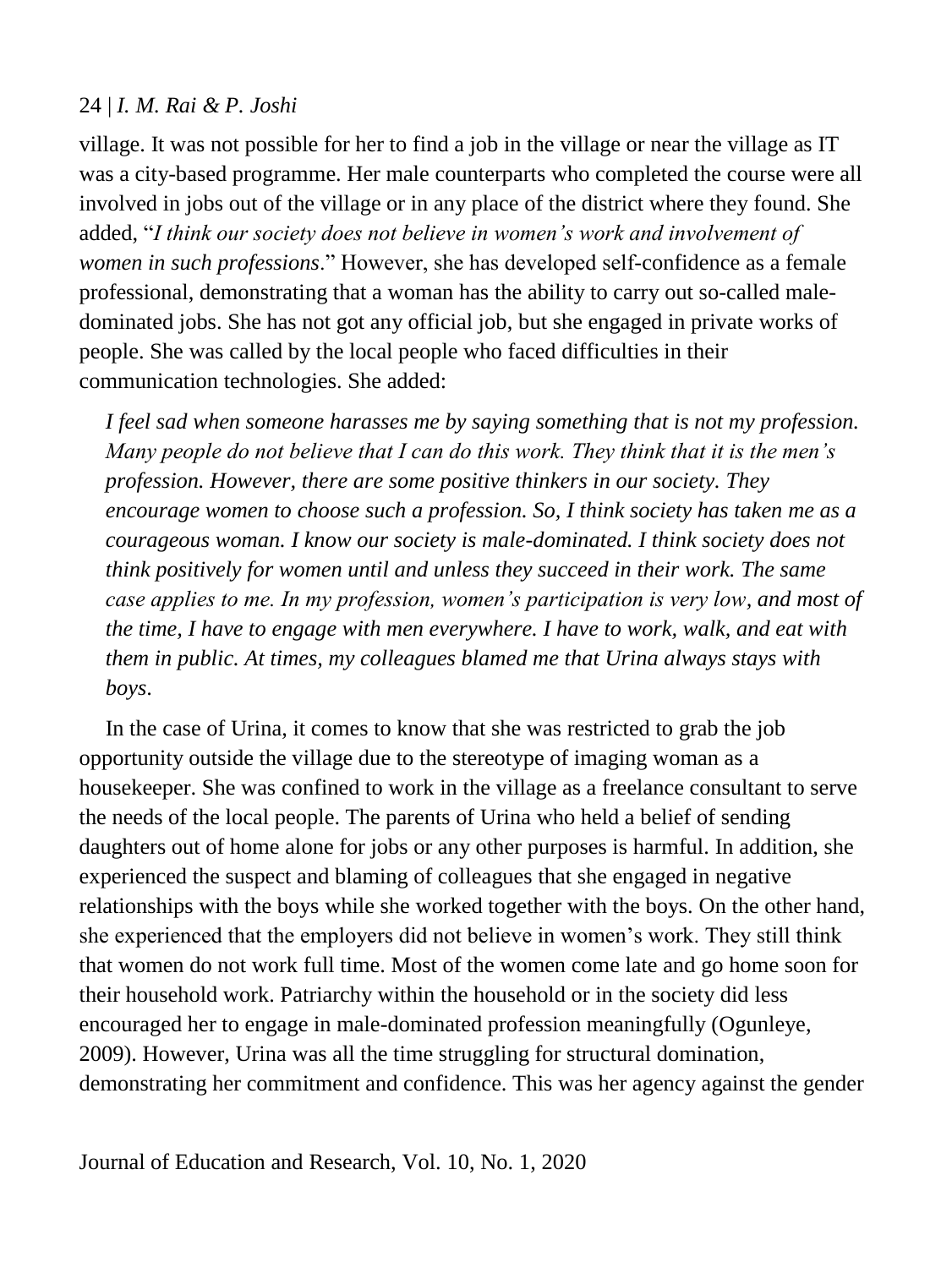stereotypes that her family members and people in the community had. She was continuously resisting the structural power in the patriarchal society (Brantley, 2001).

#### **Resisting Cultural Barriers to Access Education**

Kabita, aged 35, lives in a rural area of Kavre district with her five family members. She always thought about her family and children on how to fulfil their basic needs. After the completion of her school education, she could not join the vocational course as she was sent to her husband's house after her marriage at the age of 16. Unfortunately, her parents were against her interest in further study, and they compelled her to get married. The married life got into big trouble. In the following year of her marriage, she got a baby girl as her first child. She had multiple responsibilities of being a mother, daughter-in-law, a wife and a homemaker. This situation made it very difficult for her to manage time for her study (that she wanted to join a TEVT course). Her father-in-law and mother-in-law were not in favour of supporting her for further study as they thought that their daughter-in-law was supposed to stay at home and do the entire household work.

When Kabita's neighbour suggested getting training of a three-month masonry which would help her to gain skill in a related occupation, she was interested in being trained and work on it. Despite the disagreement of her mother-in-law, she decided to get masonry-training from the CTEVT. After a successful interview, she joined the training in 2017. When her training started, she found it totally different than her expectation. The training was conducted in a public school scheduled from 6:00 am to till 11:00 am. On the very first day of her training, she went to her theory class, where she found 20 participants. Out of 20 participants, she was the only female participant.

Kabita came late in the training class as she had to accomplish all the household chores. She added, "*My family members did not allow me to go for training unless I did not finish all the works and fed them on time."* She further said, "*It was a very hard time of my life when I look back to my past."* But, she shared that it was somehow the terrible moment for her to involve in and complete the training because her colleagues and even sometimes the trainers too teased her for no reasons. "*I sensed that the trainers and other participants thought that the training was designed for male-only*", she shared with us. The trainers were aware of that though they never stopped discriminating her during the entire training period.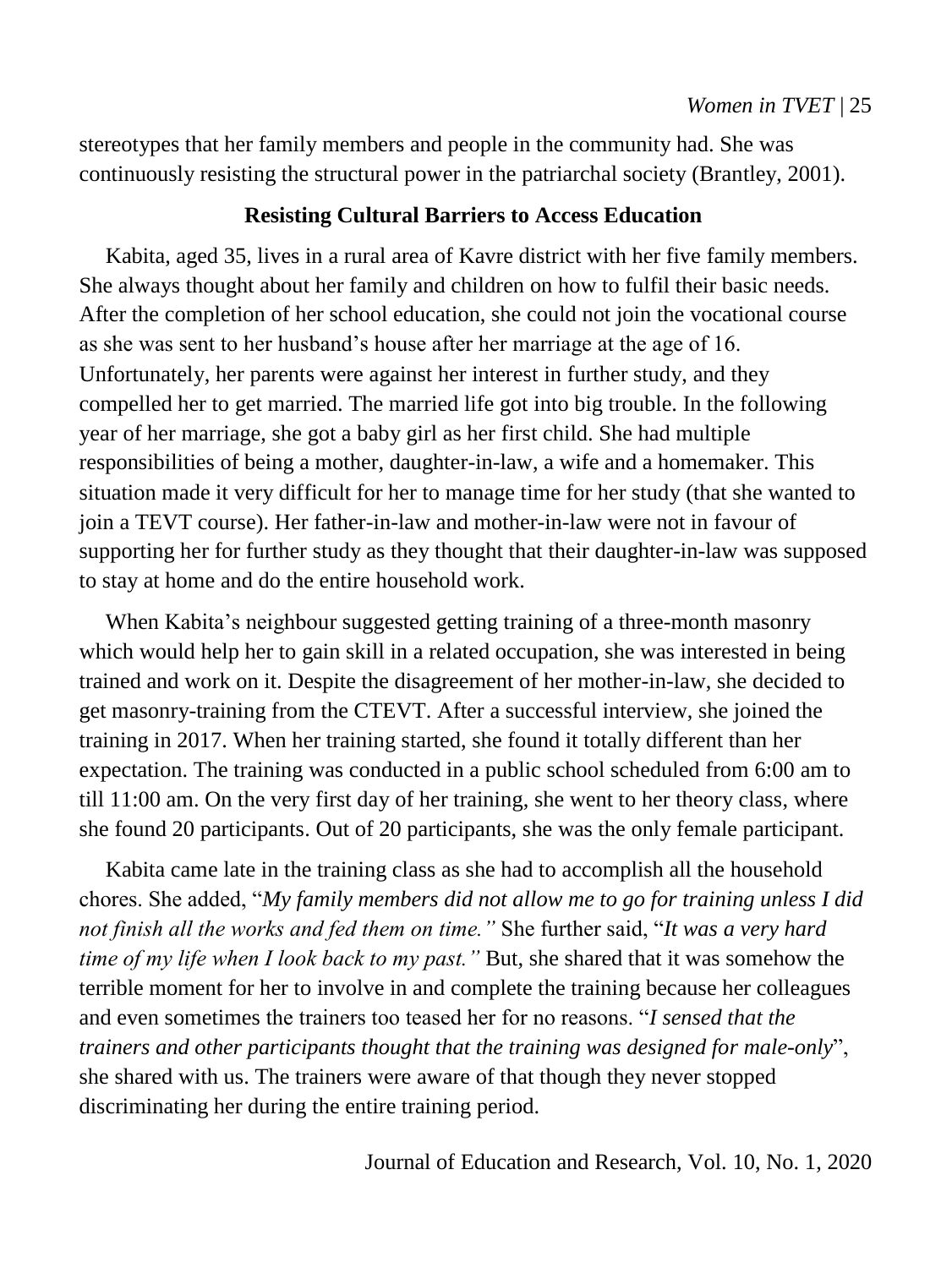Finally, her determination led her to the successful completion of three-month masonry training, even with those all the obstacles and difficulties that she faced during her training period. She was very happy after being a well-trained masonry, but she felt very sad due to people's reaction to the training that she had recently completed. She had not been officially recruited anywhere; rather, she was working in local construction sites particularly crafting of building and fabricating in stone, brick, or concrete block and sometimes plastering the walls. She has been earning more money than before. When we personally asked her about vocational education/ training, she replied,

*Vocational education/training is key to success for those who have not completed their formal education from college and universities. It also helps them to increase their income, which helps them to run their house easily. It is very difficult for a female to struggle in such a male-dominated society. I think I could complete this training because I was self-inspired and motivated since my childhood. As a result, now it has become easier to fulfil my living requirements. But, I feel that the people have conservative thoughts which have blocked many opportunities for success to the females.*

From the Kabita's experiences, we understood that she faced gender-based violence such as child marriage, teasing, and discrimination in her life and even in the process of training. However, she resisted all these and crossed the boundary of traditional stereotypes of restricting women at homes and denying to involve in male-dominated works. The stereotypes were socially constructed laws and rules, causing social discrimination for women with their less representation in male-dominated jobs (Scullen, 2008). However, she had strong motivation and inspiration, which facilitated her to cope with the patriarchal thoughts and practices in society and the learning contexts.

Kabita was under the domination of patriarchy with beliefs that women are unable to perform male-dominated tasks. The structural and cultural values were the barriers for meaningful engagement in learning hindering to guarantee her basic human rights of equal opportunity in education (Bhattarai, 2017). However, as discussed above, we understood that the resistance against the structural barriers she came to the liberation at least working and earning from male-dominated work, masonry. This was because she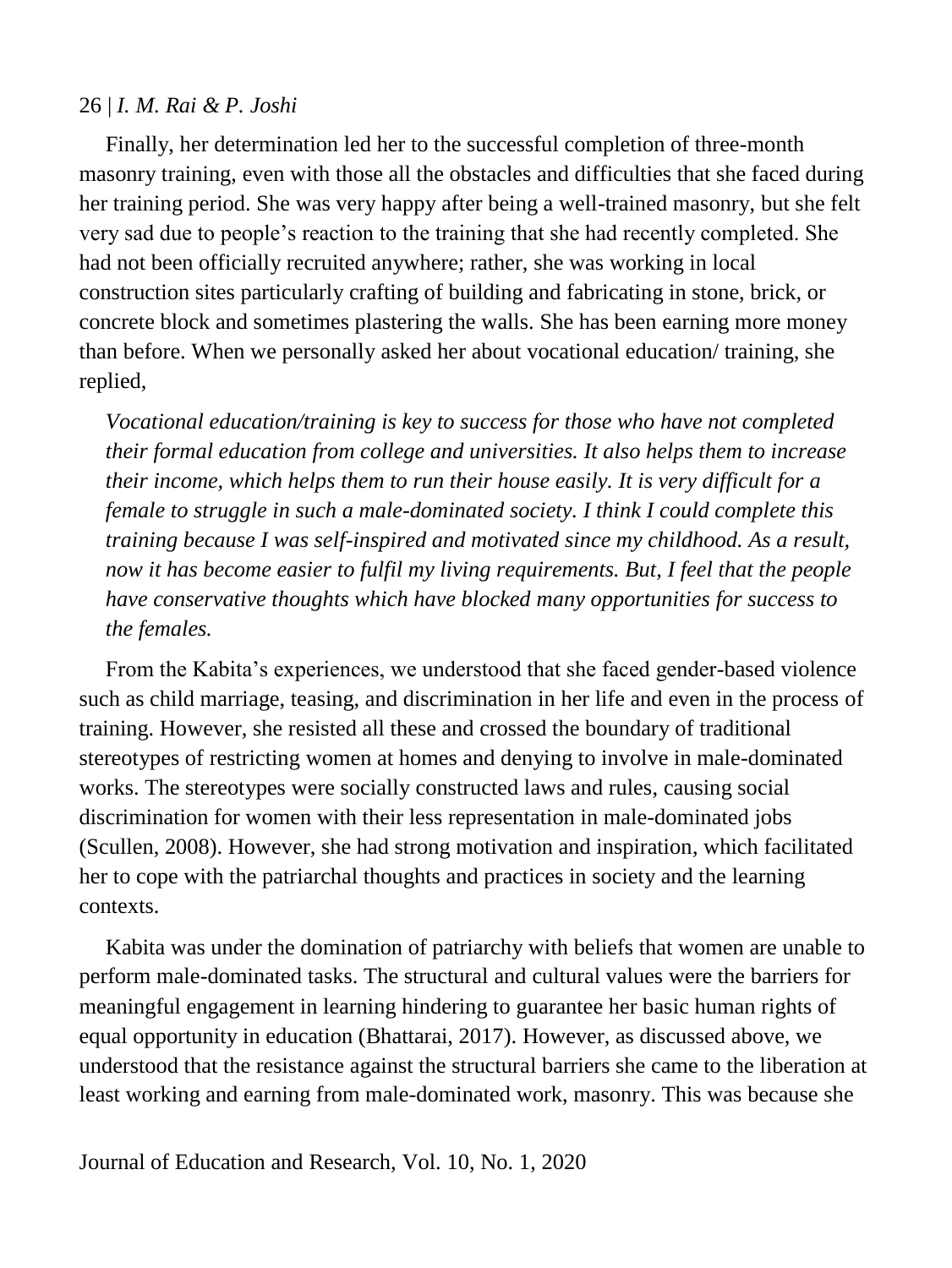became able to overcome from the discriminatory behaviour at homes and training period. She faced unjustifiable behaviour from others which were predominant in her social context. She was not in the context of beliefs that all human beings have certain essential features, capacities, moral, and self-actualizations (Ritger, 2000). She faced inequality between men and women assigned by gender as social construction having bias in the context of learning and working. However, she had her own inherent power (motivation and commitment) of resisting the gender stereotypes in her living and learning contexts.

#### **Discussion**

Based on the above cases, it became apparent that the three women, involved in the training courses and occupations which were assumed for males, got dominated by the power which was unequally distributed between women and men in the society. The gender-structured families of those women unjustly distributed the burdens of works at homes. The males were powerful and decided to choose the career paths of women. This was the power of resource possessed in males attempted to put them aside in terms of getting opportunities for self-development and economic security. "Gender difference was the velvet glove on the iron fist of domination was defined power" (MacKinnon, 1989, p. 219). Thus, those three women in TVET were facing gender difference due to the domination of power of males. The power that held in men influenced them for deciding to take opportunities for engaging in TVET programmes. Socially and culturally rooted stereotypes of not to allow women to engage in maledominated works outside of the homes or communities were mutable characteristics, dispositions, and practices. The exercise of power held by males in a patriarchal social setting was pervasive that was the basic "fact of male supremacy" which caused "no woman escapes the meaning of being a woman within a gendered social system" (MacKinnon, 1989, pp. 104–05). Moreover, the power held by men manipulated and controlled the access (Frye, 1983) in TVET related jobs which were assumed as males' occupations.

Under conditions of subordination, the three women typically were unable to access the relevant jobs out of their homes and communities. They were denied to exercise their right to self-determination, leaving them to subjugated positions in terms of getting employment. The gender difference was constituted by domination, and "the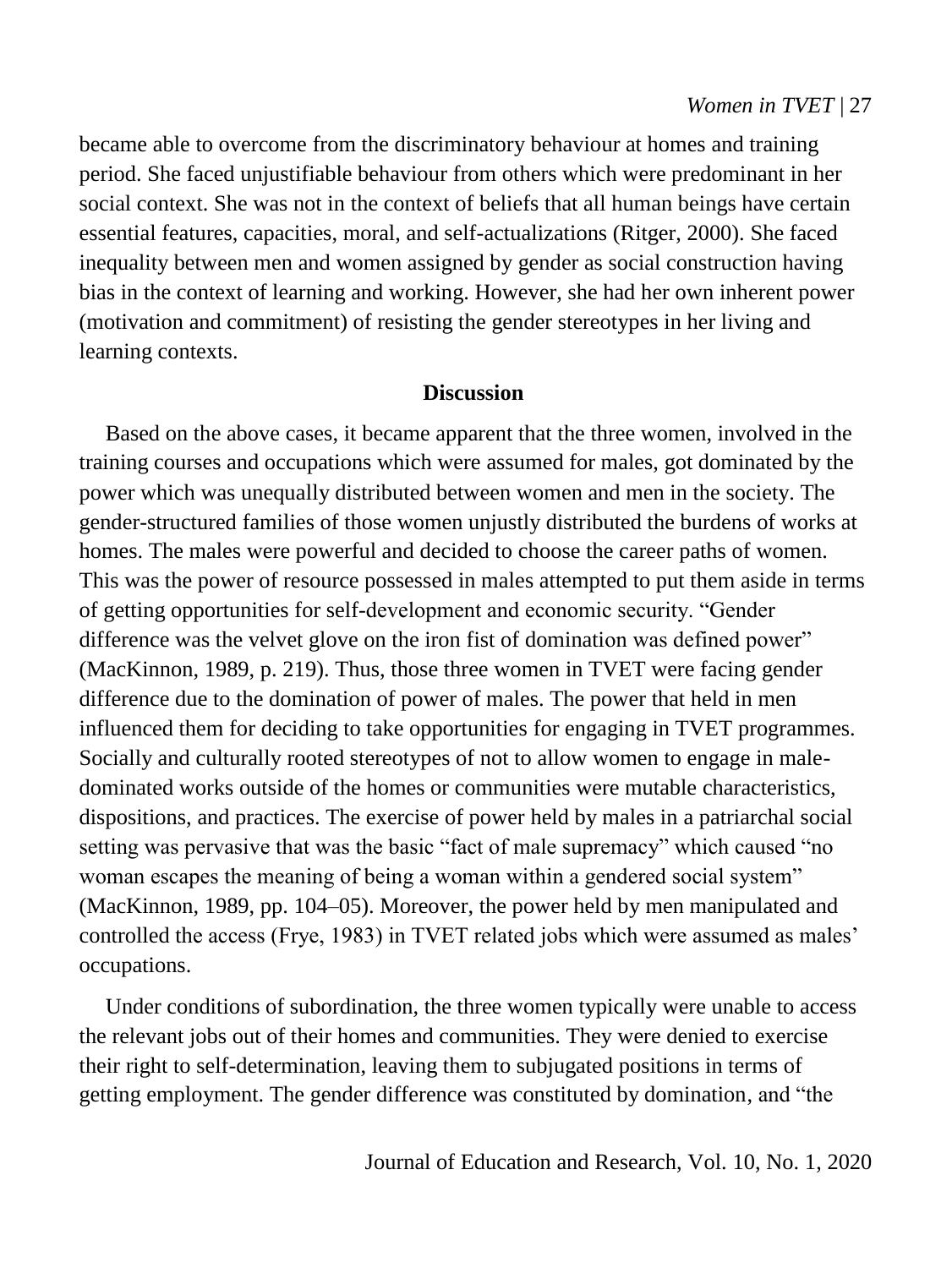patriarchal construction of the difference between masculinity and femininity was the political difference between freedom and subjection" (Pateman, 1988, p. 207). Thus, the three women (as cased above) faced multiple forms of gender-based violence such as child marriage, discrimination, harassment (teasing), socio-economic marginalization, lack of power or autonomy over one's work (Young, 1992, pp. 183– 193).

On the other hand, however, from the above cases, it is apparent that the three women generated power as a capacity or ability; specifically, the capacity to empower or transform oneself and others through engagement in male-dominated TVET programmes and related jobs. Further, they had self-determination, commitment, confidence, and enthusiasm for coping with the adversities created by the socially constructed gender stereotypes. These were transformative power (Wartenberg, 1990). They resisted the male power as domination generated through their agency such as willingness, the capacity of making a valued career choice, and knowledgeability (Sen, 2000). The motivation, potentiality, and willingness of women in order to engage in TVET programmes helped them to transform self and resist the male supremacy in terms of being autonomous professionals.

This was the agency of the women as the power which helped them to liberate themselves to move ahead in career paths through engagement in the assumed males' works. They developed a level of competency through training, and that was a form of knowledge or skill power which enabled them to explore alternative ways of changing self towards more autonomous being and self-dependent being in the economy. This was the power as "capacity to produce a change" through empowering self and others (Miller, 1992, p. 241). Thus, in the cases above, the women had "power-from-within" by which they made a choice and engaged in the TVET courses and jobs which supported their livelihoods. It was transforming power but not a controlling power. This was "on the side of the power that emerged from within, and that was inherent in them" (Starhawk, 1987, p. 8). The agency as power was a life-affirming and empowering force. This power of women helped them to overcome from male domination, thereby struggling for their self-entitlement and pursuing their own income-generating activities.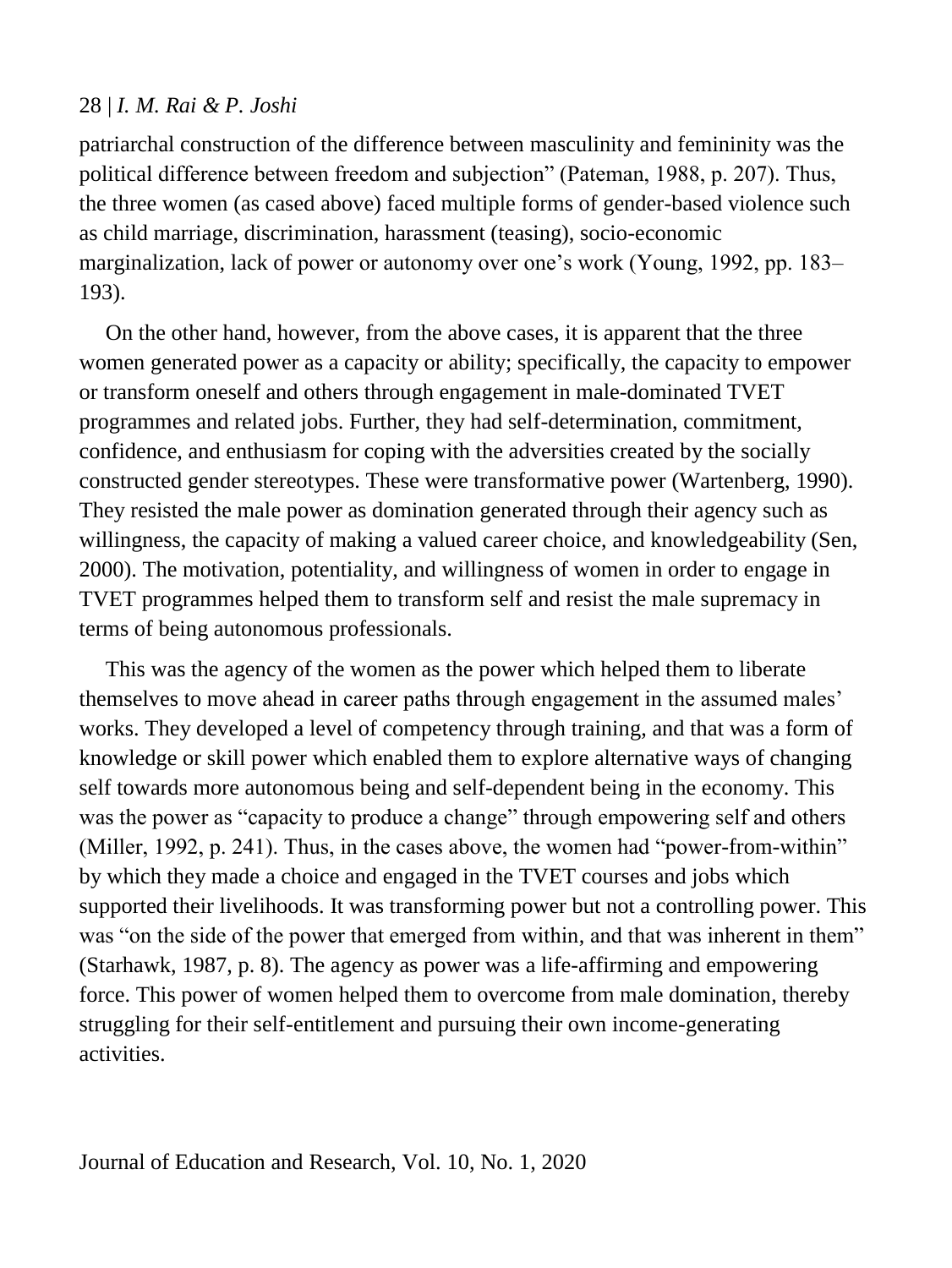# **Concluding Remarks**

The agency of women that is shaped by the living needs of themselves serves as the power to struggle against gender stereotypes of devaluing their ability to engage in assumed education and jobs for males. The women's agency that comes from within the powerlessness in a particularly patriarchal society facilitates them to resist the structural power domination. The two opposing powers, such as socially constructed and rooted gender stereotypes of restricting women in male-dominated works and the inherent power of agency of women grapple in a patriarchal social setting. The interaction of these forces ensures a negotiation, thereby fostering a way to engage in making a life. However, women's right to self-determination in terms of choosing their career paths fosters depending on their way of making negotiation with the power held in patriarchy. Thus, women's agency (motivation, commitment, knowledgeably, and capacity of making a valued choice of a career path) leads them to freedom of choice (Sen, 2000) for making their living easier. The agency as resource power that confronts with the stronger power held by the males and patriarchal social structures and supports to cope with the vulnerability of living.

# **ORCiD**

Indra Mani Rai <https://orcid.org/0000-0002-0848-3735> Pashupati Joshi **b** <https://orcid.org/0000-0003-4087-2666>

# **References**

- Axinn, W. G., & Pearce, L. D. (2006). *Mixed method data collection strategies*. Cambridge University Press.
- Bhattarai, S. (2017). Social status of Nepalese single women and perception on remarriage: A case study of Pokhara Lekhnath Metropolitan City. *Journal of Development and Social Engineering*, *3*(1), 49-58.
- Budhathoki, N., Dahal, M., Bhusal, S., Ojha, H., Pandey, S., & Basnet, S. (2012). Violence against women by their husband and postpartum depression. *Journal of Nepal Health Research Council, 10*(22), 176-180. <https://bit.ly/339VruW>
- Brantley, J. (2001). Women's contribution to sport in the 20th century. *Olympic Review*, *27*(41), 55-60. <https://www.cabdirect.org/cabdirect/abstract/20023018740>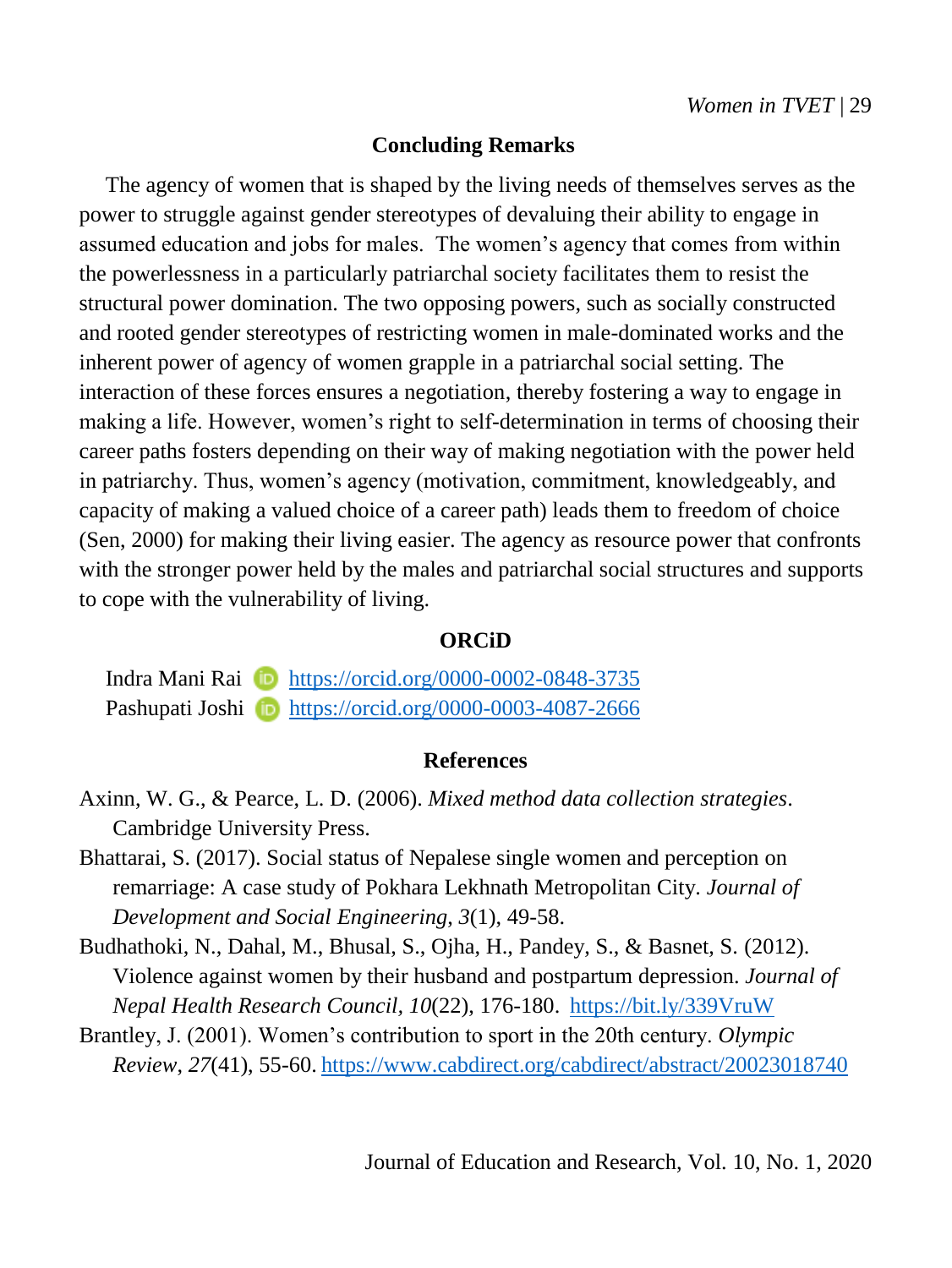- Brown, C. (2011). Exploring the concepts of knowledge adoption and conceptual impact: Implications for educational research submissions to the research excellence framework. *Education, Knowledge and Economy*, *5*(3), 137-154. <https://doi.org/10.1080/17496896.2012.673938>
- Choe, N. (2005). Economic dependence, gender, and the division of labor in the home: A replication and extension. *Journal of Marriage and Family, 62*(2), 322-335.
- Demissie, M. M. (2017). *Evaluating the perceived effectiveness of the leadership styles of deans in Ethiopian governmental technical and vocational education and training (TVET) colleges* [Doctoral dissertation, University of South Africa]. <http://hdl.handle.net/10500/23607>
- Duflo, E. (2012). Women empowerment and economic development. *Journal of Economic literature*, *50*(4), 1051-79. <https://www.nber.org/papers/w17702>
- Friedan, S. (2011). Feminism and translation in the 1960s: The reception in the feminine mystique. *Translation Studies, 7*(3), 267-283.
- Frye, M. (1983). *The politics of reality: Essays in feminist theory*. The Crossing Press.
- Gyawali, A. R. (2011). Increasing women access to financial resources through microcredit of Nepal's community forestry. *International Journal of Social Forestry, 4*(1), 1-16. <https://bit.ly/3i7HoKw>
- Hart, J. (2008). Mobilization among women academics: The interplay between feminism and professionalism. *NWSA Journal, 20*(1), 184-208.
- Helvetas Swiss Inter-cooperation Nepal. (2013). *Annual report 2013*. [https://assets.helvetas.org/downloads/annual\\_report\\_2013\\_l\\_1.pdf](https://assets.helvetas.org/downloads/annual_report_2013_l_1.pdf)
- Lengermann, P. M., & Niebrugge, G. (2011). Contemporary feminist theory. In G. Ritzer (Ed.), *Sociological theory* (pp. 454-498). McGraw-Hill.
- MacKinnon, C. (1989). *Toward a feminist theory of the state*. Harvard University Press.
- Marshall, C., & Rossman, G. B. (2014). *Designing qualitative research*. Sage.
- Miller, J. B. (1992). Women and power. In T. Wartenberg (Ed.), *Rethinking power* (pp. 205-235). SUNY Press.
- Monrow, P. T. (2007). Intersubjectivity. In G. Ritzer (Ed.), *The Blackwell encyclopedia of sociology* (pp. 2400-2402). Blackwell.
- Ogunleye, T. (2009). Gender differences in job ability perception and task performance among professionals in male dominated professions. *Edo Journal of Counselling*, *2*(1), 66-74. <https://doi.org/10.4314/ejc.v2i1.52655>